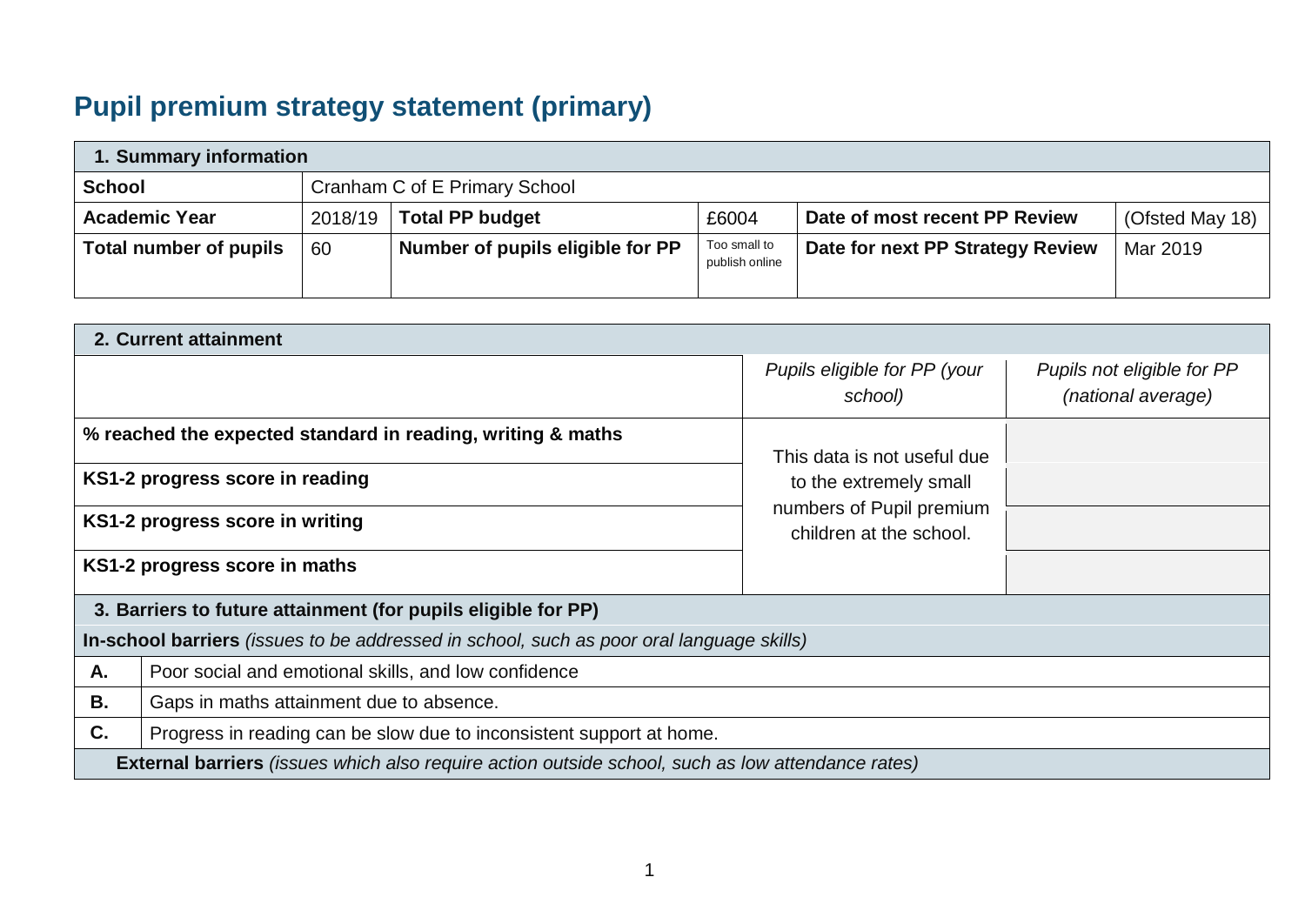|           | 4. Outcomes (Desired outcomes and how they will be measured)                                                            | <b>Success criteria</b>                                                                                                                                                                                                                                                             |
|-----------|-------------------------------------------------------------------------------------------------------------------------|-------------------------------------------------------------------------------------------------------------------------------------------------------------------------------------------------------------------------------------------------------------------------------------|
| А.        | Social and emotional needs are met to allow pupils to fully access<br>learning and wider school opportunities.          | Leuven scale playtime evaluations show PP children are<br>enjoying playtimes and developing friendships.<br>Children make progress in key focus areas such as anxiety.<br>PP children participate fully in all school events and have<br>access to wrap around care where required. |
| <b>B.</b> | PP children make progress in maths in line with non-PP children<br>nationally as evidenced through internal tracking.   | At each assessment point, PP analysis shows PP pupils<br>making progress.<br>Drop-ins evidence that maths support is effective for all pupils<br>including PP pupils.                                                                                                               |
| C.        | PP children make progress in reading in line with non-PP children<br>nationally as evidenced through internal tracking. | At each assessment point, PP analysis shows PP pupils<br>making progress.<br>Drop-ins evidence that maths support is effective for all pupils<br>including PP pupils.                                                                                                               |
| D.        |                                                                                                                         |                                                                                                                                                                                                                                                                                     |

| 5. Planned expenditure |                                                                                                                                    |  |  |  |
|------------------------|------------------------------------------------------------------------------------------------------------------------------------|--|--|--|
| Academic year          | 2018/19                                                                                                                            |  |  |  |
|                        | The three headings below enable schools to demonstrate how they are using the Pupil Premium to improve classroom pedagogy, provide |  |  |  |
|                        | targeted support and support whole school strategies                                                                               |  |  |  |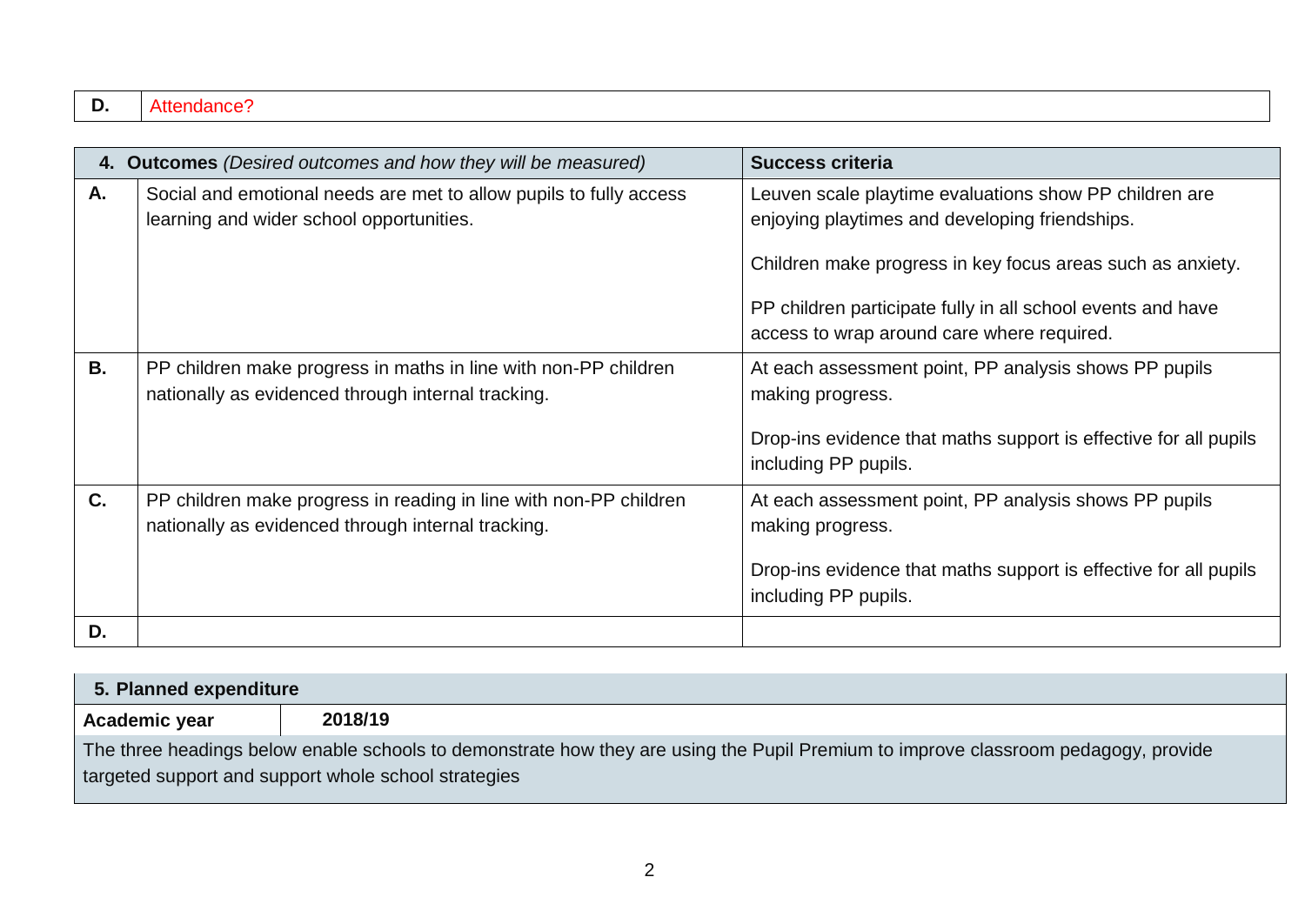|                                                                                             | i. Quality of teaching for all                                                                                                                                                                                                                           |                                                                                                                                                                                                                                                                           |                                                |                                   |                                         |
|---------------------------------------------------------------------------------------------|----------------------------------------------------------------------------------------------------------------------------------------------------------------------------------------------------------------------------------------------------------|---------------------------------------------------------------------------------------------------------------------------------------------------------------------------------------------------------------------------------------------------------------------------|------------------------------------------------|-----------------------------------|-----------------------------------------|
| <b>Desired</b><br>outcome                                                                   | Chosen action / approach                                                                                                                                                                                                                                 | What is the evidence and<br>rationale for this choice?                                                                                                                                                                                                                    | How will you ensure it<br>is implemented well? | <b>Staff lead</b>                 | When will you review<br>implementation? |
| Improved<br>progress in<br>mathematic<br>s for all<br>children<br>including<br>PP children. | Reviewed teaching and learning<br>approach to include more varied<br>fluency and reasoning<br>opportunities to ensure mastery.<br>Structure of lesson designed to<br>allow for scoop groups and 1-1<br>support for pupils.<br>Power of Two intervention. | <b>EEF Teaching and</b><br>Learning toolkit: Moderate<br>evidence base that<br>Mastery learning has +5<br>months progress impact.<br><b>EEF Teaching and</b><br>Learning toolkit: Moderate<br>evidence base that one-to-<br>one tuition has +5 months<br>progress impact. | Drop-ins<br>Pupil Premium book<br><b>looks</b> | <b>Maths</b><br>subject<br>Leader | Termly                                  |
|                                                                                             |                                                                                                                                                                                                                                                          |                                                                                                                                                                                                                                                                           |                                                | <b>Total budgeted cost</b>        | Covered through<br>staffing budget.     |
| ii. Targeted support<br><b>Desired</b>                                                      | Chosen action / approach                                                                                                                                                                                                                                 | What is the evidence and                                                                                                                                                                                                                                                  | How will you ensure it                         | <b>Staff lead</b>                 | When will you review                    |
| outcome                                                                                     |                                                                                                                                                                                                                                                          | rationale for this choice?                                                                                                                                                                                                                                                | is implemented well?                           |                                   | implementation?                         |
|                                                                                             |                                                                                                                                                                                                                                                          |                                                                                                                                                                                                                                                                           |                                                |                                   |                                         |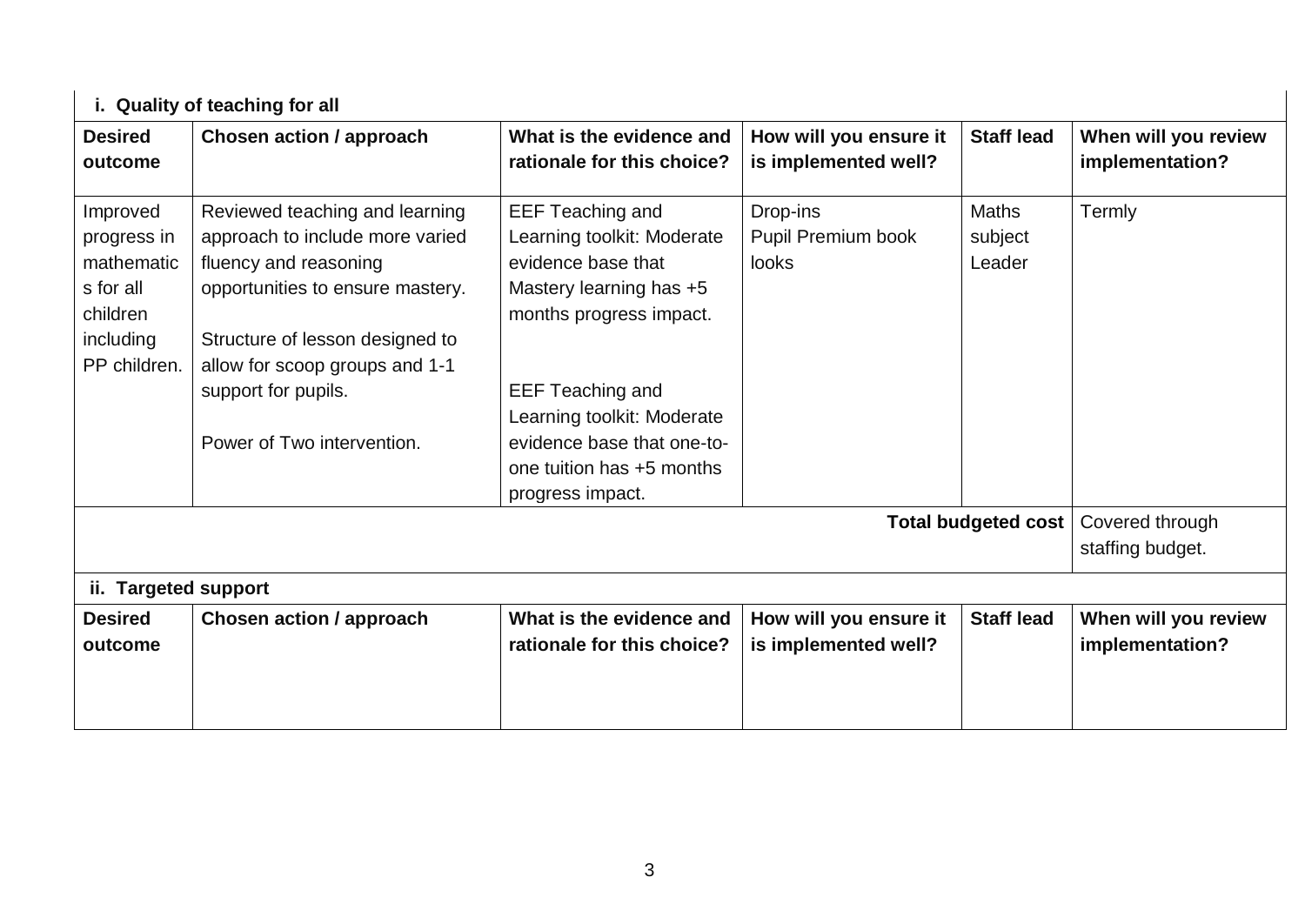| Improved<br>social and<br>emotional<br>skills so that<br>children are<br>able to<br>learn and<br>fully engage<br>with school<br>life. | To use a pastoral support worker<br>to provide 1-1 support and targeted<br>nurture groups.<br>To provide family support through<br>monthly drop in sessions.<br>To provide Pupil Premium children<br>with wrap around care including<br><b>Breakfast</b> | Rationale re pastoral<br>support:<br>Rationale re breakfast<br>club: Education<br><b>Endowment Foundation</b><br>(August 2017) Year 2<br>children in breakfast club<br>schools experienced<br>around two months'<br>additional progress<br>compared to Year 2<br>children in the other<br>schools in the trial. | Structured support for<br>Pastoral worker -<br>Anxiety gremlin<br>programme etc.<br>Pastoral worker<br>received informal<br>training from external<br>provider for family drop-<br>in sessions. These will<br>be tweaked this year to<br>increase uptake.<br>Breakfast club drop-ins<br>to ensure positive | Pastoral<br>worker<br>Head<br>teacher<br>Total budgeted cost   £6004 | January 2019                            |  |
|---------------------------------------------------------------------------------------------------------------------------------------|----------------------------------------------------------------------------------------------------------------------------------------------------------------------------------------------------------------------------------------------------------|-----------------------------------------------------------------------------------------------------------------------------------------------------------------------------------------------------------------------------------------------------------------------------------------------------------------|------------------------------------------------------------------------------------------------------------------------------------------------------------------------------------------------------------------------------------------------------------------------------------------------------------|----------------------------------------------------------------------|-----------------------------------------|--|
|                                                                                                                                       |                                                                                                                                                                                                                                                          |                                                                                                                                                                                                                                                                                                                 |                                                                                                                                                                                                                                                                                                            |                                                                      |                                         |  |
|                                                                                                                                       | iii. Other approaches                                                                                                                                                                                                                                    |                                                                                                                                                                                                                                                                                                                 |                                                                                                                                                                                                                                                                                                            |                                                                      |                                         |  |
| <b>Desired</b><br>outcome                                                                                                             | Chosen action / approach                                                                                                                                                                                                                                 | What is the evidence and<br>rationale for this choice?                                                                                                                                                                                                                                                          | How will you ensure it<br>is implemented well?                                                                                                                                                                                                                                                             | <b>Staff lead</b>                                                    | When will you review<br>implementation? |  |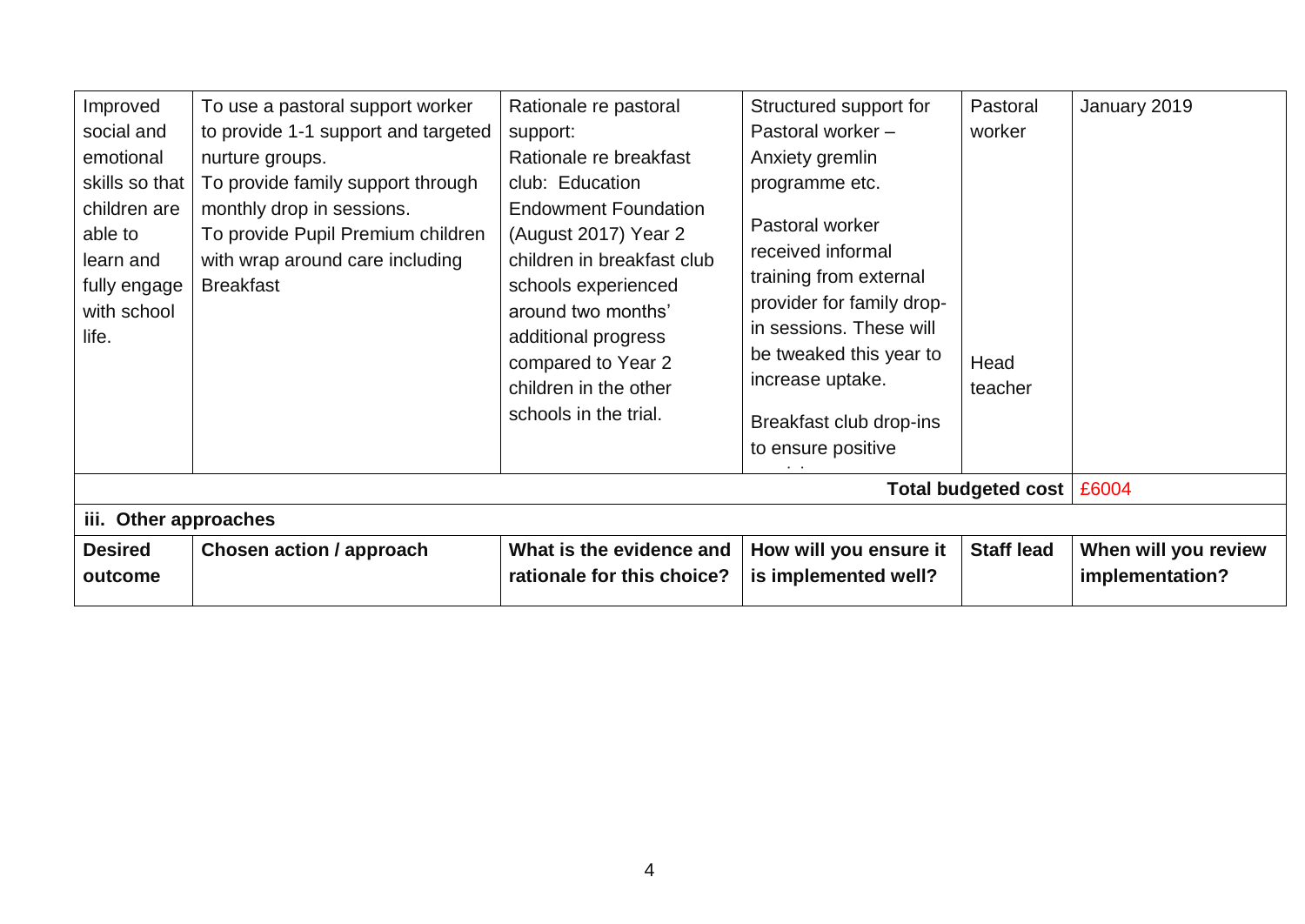|                                        | Use a community reading project<br>to provide 1-1 support.                                     |                                                                                                          |                                                    | Total budgeted cost        | £300   |
|----------------------------------------|------------------------------------------------------------------------------------------------|----------------------------------------------------------------------------------------------------------|----------------------------------------------------|----------------------------|--------|
|                                        | Extended morning session to<br>incorporate whole class reading<br>lesson.                      | Learning toolkit: Moderate<br>evidence base that Arts<br>participation has +2<br>months progress impact. | Use of assessment data<br>to track                 |                            |        |
|                                        | Develop a passion for reading<br>more challenging texts through<br>Shakespeare topic.          | the day after After school<br>club.<br><b>EEF Teaching and</b>                                           | Drop-ins $-$ reading<br>lessons                    |                            |        |
| Accelerated<br>progress in<br>reading. | Review of After school club,<br>reading activities in Breakfast club<br>and After school club. | Parents have expressed<br>that they struggle to hear<br>children read at the end of                      | Survey of parents,<br>before and after<br>changes. | English<br>subject<br>lead | Termly |
|                                        |                                                                                                |                                                                                                          |                                                    |                            |        |

| 6. Review of expenditure       |                             |                                                                                                                                 |                                                                                 |             |
|--------------------------------|-----------------------------|---------------------------------------------------------------------------------------------------------------------------------|---------------------------------------------------------------------------------|-------------|
| <b>Previous Academic Year</b>  |                             |                                                                                                                                 |                                                                                 |             |
| i. Quality of teaching for all |                             |                                                                                                                                 |                                                                                 |             |
| <b>Desired outcome</b>         | Chosen action /<br>approach | <b>Estimated impact:</b> Did you meet the<br>success criteria? Include impact on pupils<br>not eligible for PP, if appropriate. | <b>Lessons learned</b><br>(and whether you will continue with<br>this approach) | <b>Cost</b> |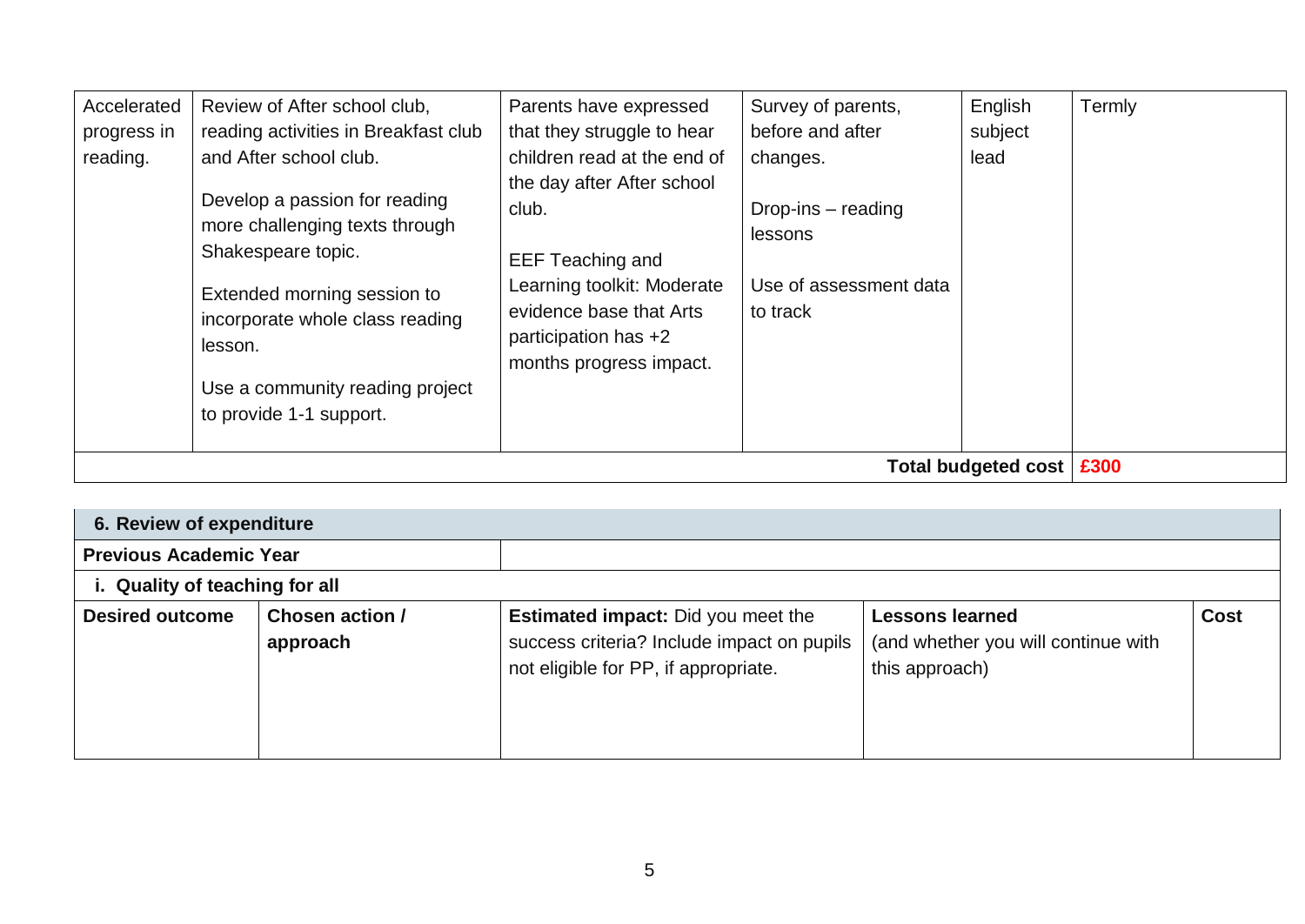| Support pupils with                                                                                                            | To use a trainee pastoral                             | Well being evidence collected showed a                                                                                                                                                             | The external provider was not as       | ?? |
|--------------------------------------------------------------------------------------------------------------------------------|-------------------------------------------------------|----------------------------------------------------------------------------------------------------------------------------------------------------------------------------------------------------|----------------------------------------|----|
| social and                                                                                                                     | support worker to provide                             | marked improvement in 3 of the 4                                                                                                                                                                   | effective in bringing in hard-to-reach |    |
| emotional issues so                                                                                                            | 1-1 support and targeted                              | targeted pupils.                                                                                                                                                                                   | families. Pastoral support worker to   |    |
| that: Children and                                                                                                             | nurture groups.                                       |                                                                                                                                                                                                    | run the sessions this year as she has  |    |
| families needs are                                                                                                             |                                                       | A whole range of other pupils benefitted                                                                                                                                                           | established relationships across the   |    |
| supported and met                                                                                                              | To provide family support                             | from the Pastroral support worker, as                                                                                                                                                              | school.                                |    |
| so that children are                                                                                                           | through monthly drop in                               |                                                                                                                                                                                                    |                                        |    |
| able to learn and                                                                                                              | sessions run by a                                     | the school.                                                                                                                                                                                        |                                        |    |
|                                                                                                                                | specialist provider (part                             |                                                                                                                                                                                                    |                                        |    |
|                                                                                                                                | funded by the local                                   |                                                                                                                                                                                                    |                                        |    |
|                                                                                                                                | Church.                                               |                                                                                                                                                                                                    |                                        |    |
|                                                                                                                                |                                                       |                                                                                                                                                                                                    |                                        |    |
|                                                                                                                                |                                                       |                                                                                                                                                                                                    |                                        |    |
|                                                                                                                                |                                                       |                                                                                                                                                                                                    |                                        |    |
|                                                                                                                                | care including Breakfast                              |                                                                                                                                                                                                    |                                        |    |
|                                                                                                                                |                                                       |                                                                                                                                                                                                    |                                        |    |
| fully engage in<br>school life. Where<br>appropriate<br>behaviour has<br>improved and is no<br>longer impacting on<br>learning | To provide Pupil Premium<br>children with wrap around | anxiety is an increasing problem across<br>All Pupil premium children have access to<br>wrap around care.<br>Behaviour improved as a result of<br>targeted support (evidenced through<br>drop-ins) |                                        |    |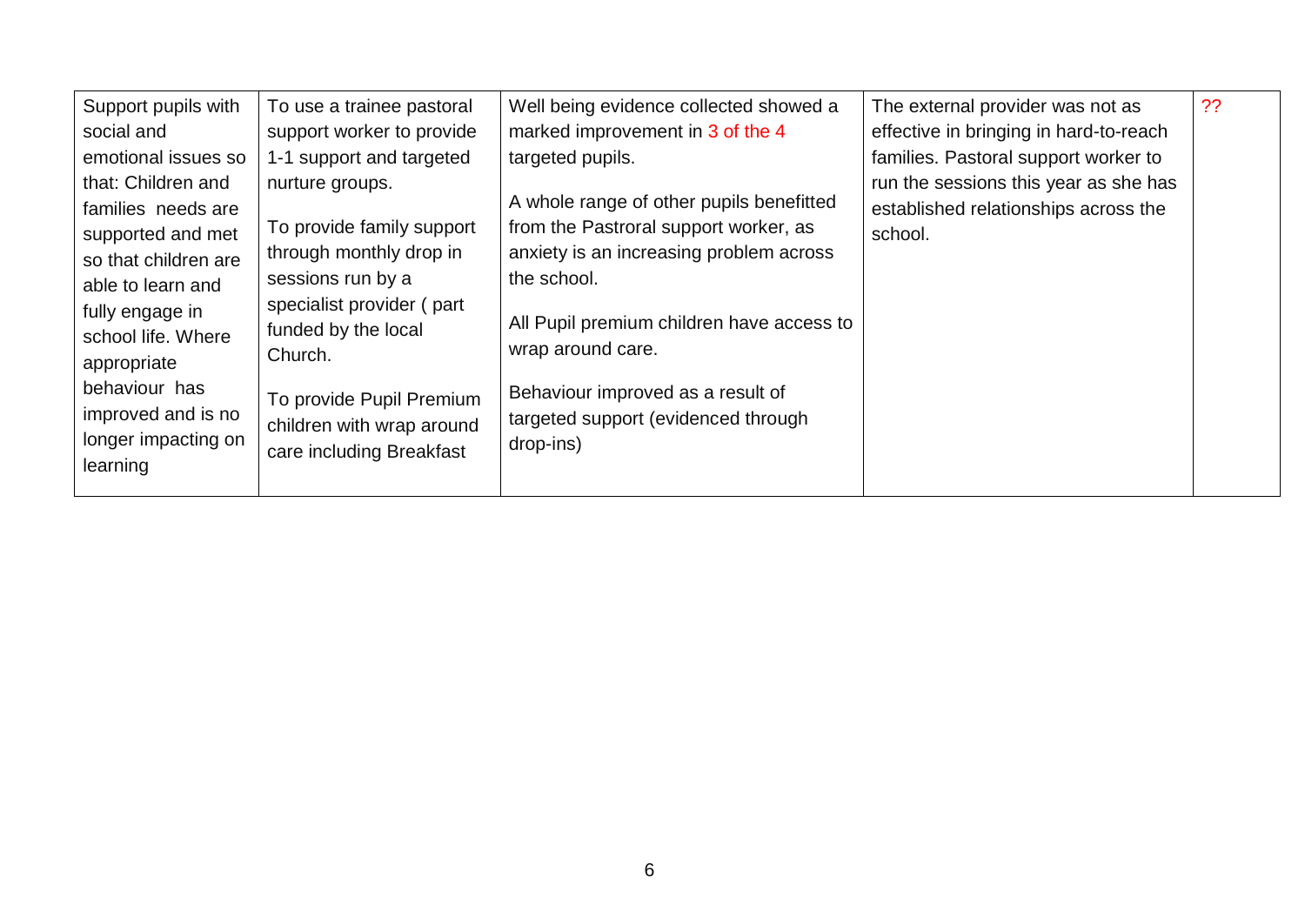|                                                                                                                                                                                                                                        | ii. Targeted support                                                                                                                                                                                   |                                                                                                                                 |                                                                                                                                                                                                                                                                                                                                                    |             |  |  |  |
|----------------------------------------------------------------------------------------------------------------------------------------------------------------------------------------------------------------------------------------|--------------------------------------------------------------------------------------------------------------------------------------------------------------------------------------------------------|---------------------------------------------------------------------------------------------------------------------------------|----------------------------------------------------------------------------------------------------------------------------------------------------------------------------------------------------------------------------------------------------------------------------------------------------------------------------------------------------|-------------|--|--|--|
| <b>Desired outcome</b>                                                                                                                                                                                                                 | Chosen action / approach                                                                                                                                                                               | <b>Estimated impact:</b> Did you meet the<br>success criteria? Include impact on<br>pupils not eligible for PP, if appropriate. | <b>Lessons learned</b><br>(and whether you will continue with<br>this approach)                                                                                                                                                                                                                                                                    | <b>Cost</b> |  |  |  |
| To ensure<br>progress in maths<br>is in line with<br>expectation for all<br>PP pupils<br>including those<br>with historical<br>absences as<br>evidenced through<br>internal tracking<br>progress matrices<br>and KS2 progress<br>data. | To use a teaching assistant<br>trained in intervention to<br>provide small group and 1:1<br>intervention where unavoidable<br>issues with attendance have<br>created gaps in mathematical<br>knowledge | The targeted child made good<br>progress, although she did not reach<br>ARE in maths.                                           | In order to avoid this issue occurring<br>in future we need to ensure that<br>maths meetings are in place to revisit<br>areas regularly so that low<br>attendance has less impact.<br>Quality first teaching in maths is an<br>area of focus for the school. Targeted<br>support such as the Power of Two<br>intervention will continue this year. |             |  |  |  |
|                                                                                                                                                                                                                                        | iii. Other approaches                                                                                                                                                                                  |                                                                                                                                 |                                                                                                                                                                                                                                                                                                                                                    |             |  |  |  |
| <b>Desired outcome</b>                                                                                                                                                                                                                 | <b>Chosen action / approach</b>                                                                                                                                                                        | <b>Estimated impact:</b> Did you meet the<br>success criteria? Include impact on<br>pupils not eligible for PP, if appropriate. | <b>Lessons learned</b><br>(and whether you will continue with<br>this approach)                                                                                                                                                                                                                                                                    | <b>Cost</b> |  |  |  |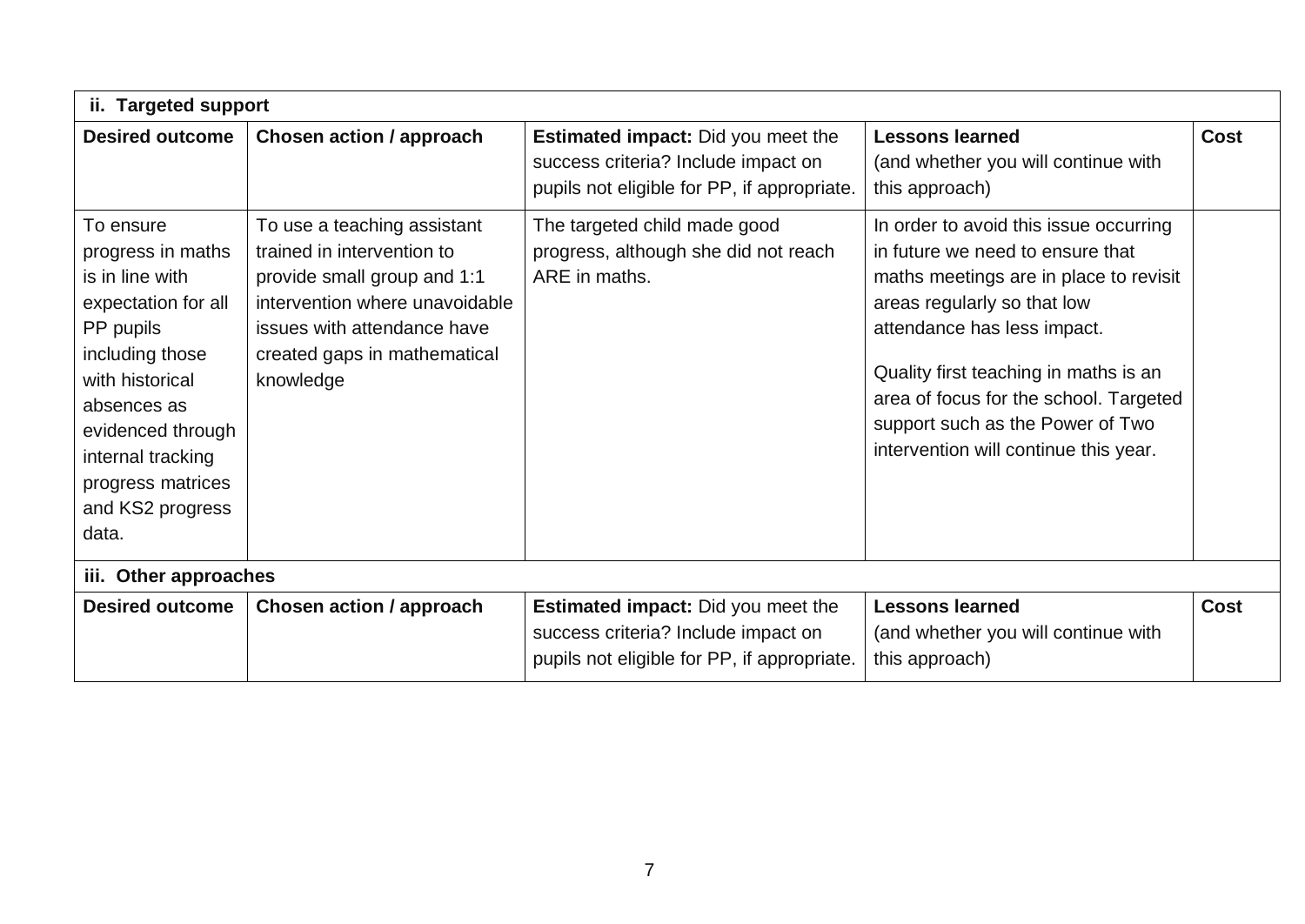| Progress in<br>reading is in-line<br>with expectations<br>for all pupil<br>premium pupils as<br>evidenced through<br>internal tracking<br>progress matrices<br>and KS2 progress<br>data. | Use a community programme<br>to provide 1-1 support with<br>reading<br><b>Involve Pupil Premium Pupils</b><br>in library refurbishment project<br>group                                                                                              | 3 out of 4 pupils made good progress<br>and reached ARE in reading.                                                                                                                                                                                                         | Community reading programme -<br>very effective and continues this<br>year.<br>Library refurbishment group was<br>effective but still necessary to engage<br>parents in order to ensure reading at<br>home. |  |
|------------------------------------------------------------------------------------------------------------------------------------------------------------------------------------------|------------------------------------------------------------------------------------------------------------------------------------------------------------------------------------------------------------------------------------------------------|-----------------------------------------------------------------------------------------------------------------------------------------------------------------------------------------------------------------------------------------------------------------------------|-------------------------------------------------------------------------------------------------------------------------------------------------------------------------------------------------------------|--|
| Ensure all Pupil<br><b>Premium Pupils</b><br>are fully involved<br>in the wider life of<br>the school and<br>have access to<br>clubs and<br>resources                                    | We will support pupil premium<br>pupils by funding trips etc as<br>required.<br>We will provide resources such<br>as ocarinas where there is an<br>interest in clubs<br>Regular meetings with families<br>about attendance where it is a<br>concern. | Pupil premium pupils are able to attend<br>all trips and related activities Pupil<br>premium pupils have access to all<br>appropriate resources.<br>When other families are in financial<br>difficulties we are able to offer wrap<br>around care and trip funding support. |                                                                                                                                                                                                             |  |